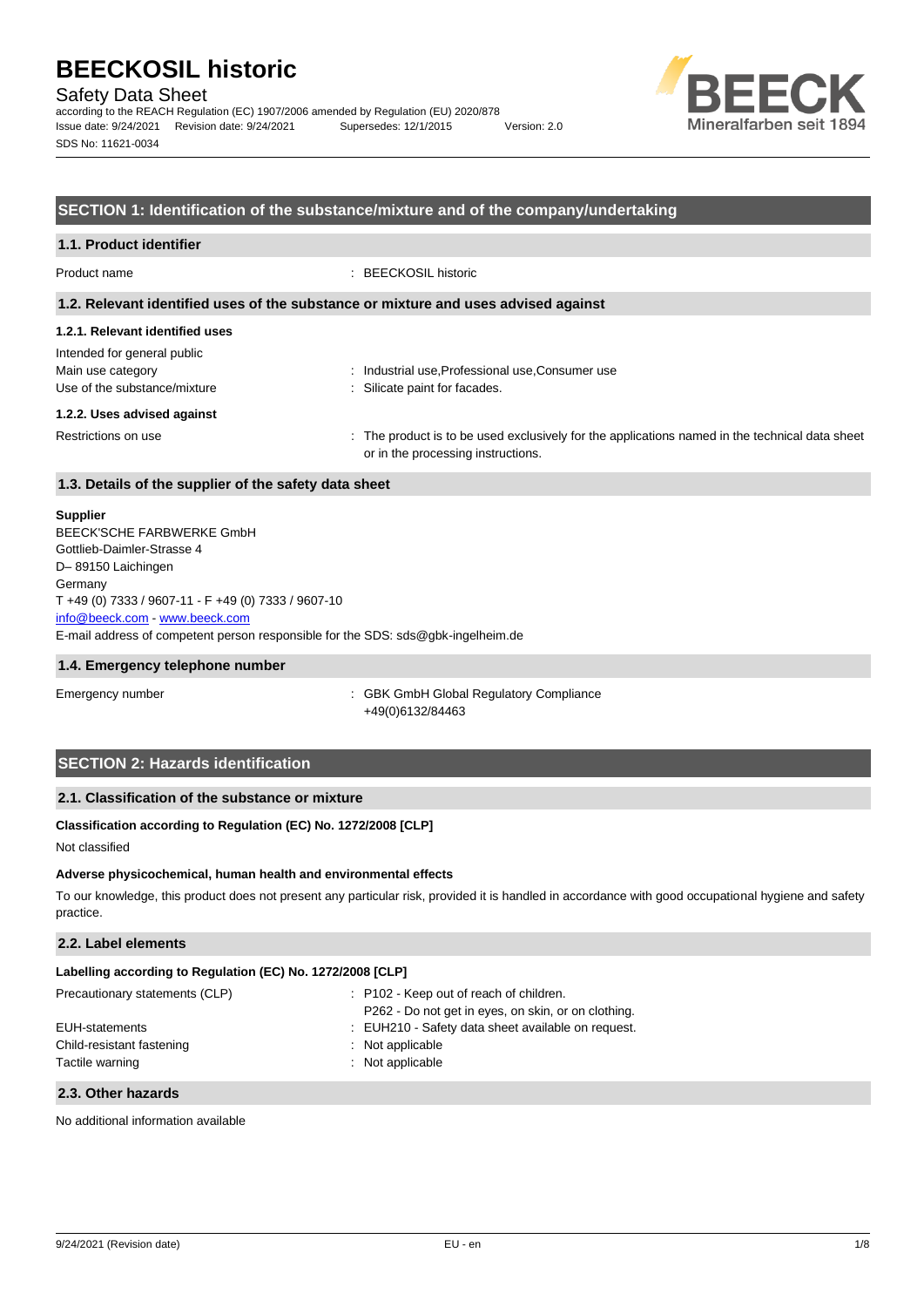Safety Data Sheet

according to the REACH Regulation (EC) 1907/2006 amended by Regulation (EU) 2020/878 SDS No: 11621-0034



# **SECTION 3: Composition/information on ingredients**

# **3.1. Substances**

Not applicable

# **3.2. Mixtures**

This mixture does not contain any substances to be mentioned according to the criteria of section 3.2 of REACH Annex II

# **SECTION 4: First aid measures**

### **4.1. Description of first aid measures**

| First-aid measures after inhalation   | : Remove person to fresh air and keep comfortable for breathing. |
|---------------------------------------|------------------------------------------------------------------|
| First-aid measures after skin contact | : Wash skin with plenty of water.                                |
| First-aid measures after eye contact  | : Rinse eyes with water as a precaution.                         |
| First-aid measures after ingestion    | : Call a poison center or a doctor if you feel unwell.           |
|                                       |                                                                  |

# **4.2. Most important symptoms and effects, both acute and delayed**

No additional information available

# **4.3. Indication of any immediate medical attention and special treatment needed**

Treat symptomatically.

| <b>SECTION 5: Firefighting measures</b>                    |                                                                                                                                             |
|------------------------------------------------------------|---------------------------------------------------------------------------------------------------------------------------------------------|
| 5.1. Extinguishing media                                   |                                                                                                                                             |
| Suitable extinguishing media                               | : Water spray. Dry powder. Foam. Carbon dioxide.                                                                                            |
| 5.2. Special hazards arising from the substance or mixture |                                                                                                                                             |
| Hazardous decomposition products in case of fire           | : Toxic fumes may be released.                                                                                                              |
| 5.3. Advice for firefighters                               |                                                                                                                                             |
| Protection during firefighting                             | : Do not attempt to take action without suitable protective equipment. Self-contained<br>breathing apparatus. Complete protective clothing. |

| <b>SECTION 6: Accidental release measures</b>                            |                                                                                                                                                                |
|--------------------------------------------------------------------------|----------------------------------------------------------------------------------------------------------------------------------------------------------------|
| 6.1. Personal precautions, protective equipment and emergency procedures |                                                                                                                                                                |
| 6.1.1. For non-emergency personnel                                       |                                                                                                                                                                |
| Emergency procedures                                                     | : Ventilate spillage area.                                                                                                                                     |
| 6.1.2. For emergency responders                                          |                                                                                                                                                                |
| Protective equipment                                                     | : Do not attempt to take action without suitable protective equipment. For further information<br>refer to section 8: "Exposure controls/personal protection". |
| 6.2. Environmental precautions                                           |                                                                                                                                                                |
| Avoid release to the environment.                                        |                                                                                                                                                                |
| 6.3. Methods and material for containment and cleaning up                |                                                                                                                                                                |
| Methods for cleaning up<br>Other information                             | : Take up liquid spill into absorbent material.<br>: Dispose of materials or solid residues at an authorized site.                                             |
| 6.4. Reference to other sections                                         |                                                                                                                                                                |
| For further information refer to section 13.                             |                                                                                                                                                                |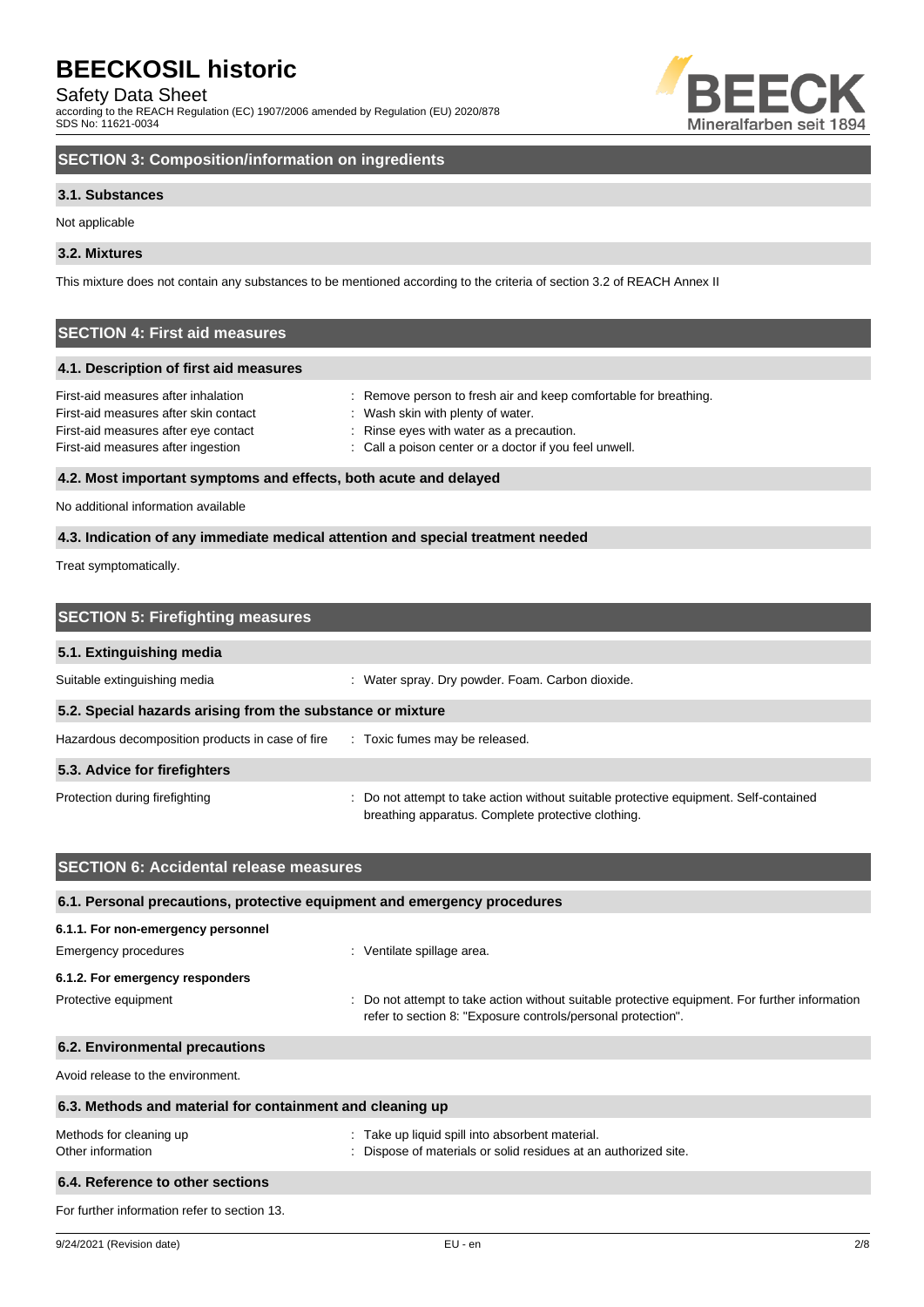# Safety Data Sheet

according to the REACH Regulation (EC) 1907/2006 amended by Regulation (EU) 2020/878 SDS No: 11621-0034



# **SECTION 7: Handling and storage**

# **7.1. Precautions for safe handling**

Precautions for safe handling state is ensure good ventilation of the work station. Wear personal protective equipment. Hygiene measures states of the state of the not eat, drink or smoke when using this product. Always wash hands after handling the product.

### **7.2. Conditions for safe storage, including any incompatibilities**

| Storage conditions  | : Store in a |
|---------------------|--------------|
| Storage temperature | : $5-25$ °C  |

: Store in a well-ventilated place. Keep cool.

# **7.3. Specific end use(s)**

See Section 1.

# **SECTION 8: Exposure controls/personal protection**

#### **8.1. Control parameters**

#### **8.1.1 National occupational exposure and biological limit values**

No additional information available

### **8.1.2. Recommended monitoring procedures**

No additional information available

### **8.1.3. Air contaminants formed**

No additional information available

### **8.1.4. DNEL and PNEC**

No additional information available

#### **8.1.5. Control banding**

No additional information available

### **8.2. Exposure controls**

#### **8.2.1. Appropriate engineering controls**

#### **Appropriate engineering controls:**

Ensure good ventilation of the work station.

#### **8.2.2. Personal protection equipment**

**Personal protective equipment symbol(s):**



### **8.2.2.1. Eye and face protection**

**Eye protection:** Safety glasses

**8.2.2.2. Skin protection**

**Skin and body protection:** Wear suitable protective clothing

**Hand protection:** Protective gloves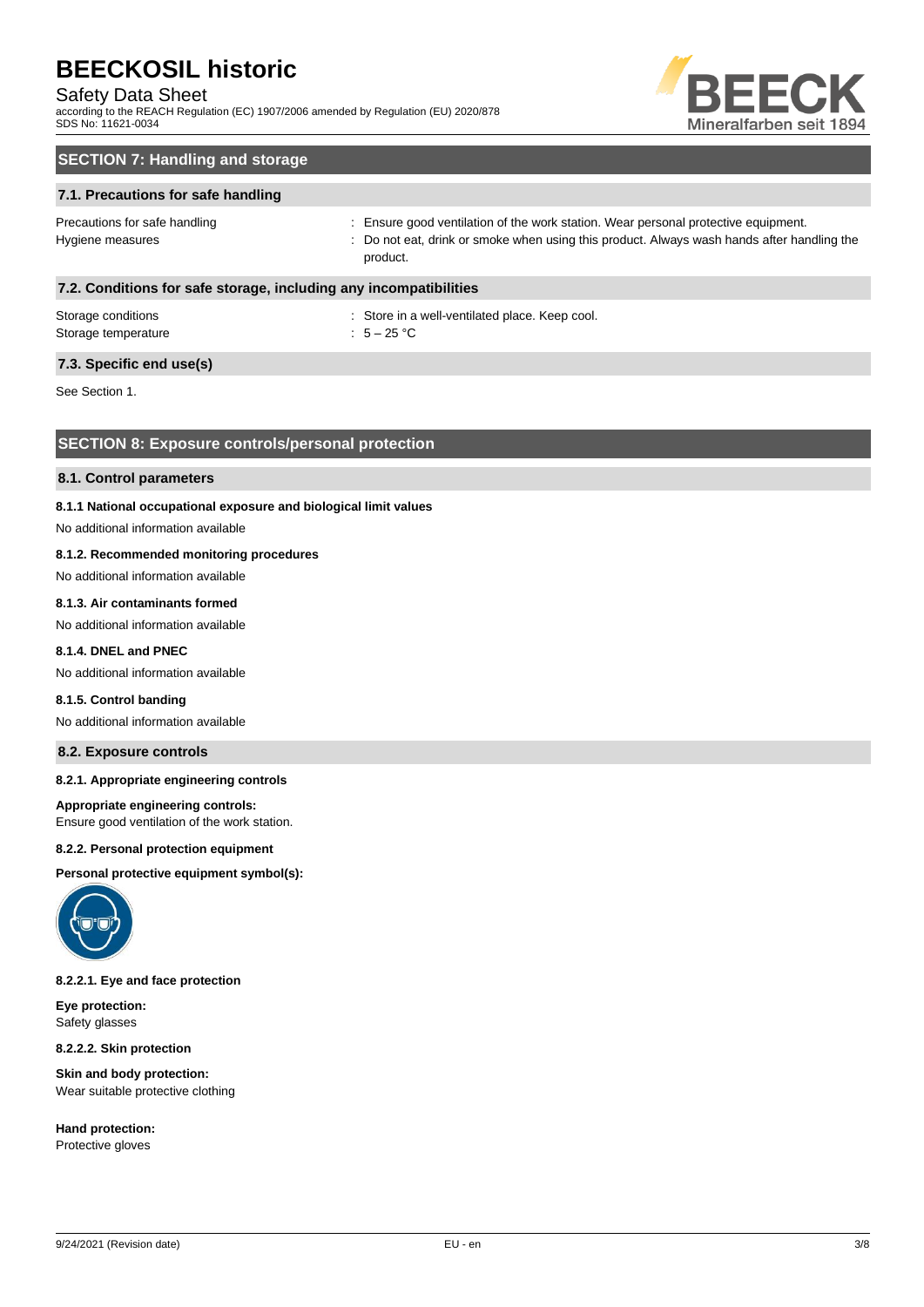# Safety Data Sheet

according to the REACH Regulation (EC) 1907/2006 amended by Regulation (EU) 2020/878 SDS No: 11621-0034

# **8.2.2.3. Respiratory protection**

# **Respiratory protection:**

In case of insufficient ventilation, wear suitable respiratory equipment

# **8.2.2.4. Thermal hazards**

No additional information available

# **8.2.3. Environmental exposure controls**

# **Environmental exposure controls:**

Avoid release to the environment.

# **SECTION 9: Physical and chemical properties**

# **9.1. Information on basic physical and chemical properties**

| Physical state                                  | Liquid                      |
|-------------------------------------------------|-----------------------------|
| Colour                                          | White, toned.               |
| Odour                                           | Mild.                       |
| Odour threshold                                 | : Not available             |
| Melting point                                   | Not available               |
| Freezing point                                  | Not available               |
| Boiling point                                   | Not available               |
| Flammability                                    | Not applicable              |
| <b>Explosive limits</b>                         | Not available               |
| Lower explosive limit (LEL)                     | : Not available             |
| Upper explosive limit (UEL)                     | : Not available             |
| Flash point                                     | Not specifically applicable |
| Auto-ignition temperature                       | Not available               |
| Decomposition temperature                       | Not available               |
| pH                                              | 11 ISO 4316                 |
| Viscosity, kinematic                            | Not available               |
| Viscosity, dynamic                              | 2000 mPa-s ISO 2555         |
| Solubility                                      | Not available               |
| Partition coefficient n-octanol/water (Log Kow) | Not available               |
| Vapour pressure                                 | Not available               |
| Vapour pressure at 50 °C                        | Not available               |
| Density                                         | $1.35$ g/cm <sup>3</sup>    |
| Relative density                                | Not available               |
| Relative vapour density at 20 °C                | : Not available             |
| Particle size                                   | Not applicable              |
| Particle size distribution                      | Not applicable              |
| Particle shape                                  | Not applicable              |
| Particle aspect ratio                           | Not applicable              |
| Particle aggregation state                      | Not applicable              |
| Particle agglomeration state                    | Not applicable              |
| Particle specific surface area                  | Not applicable              |
| Particle dustiness                              | Not applicable              |
|                                                 |                             |

# **9.2. Other information**

# **9.2.1. Information with regard to physical hazard classes**

No additional information available

# **9.2.2. Other safety characteristics**

VOC content  $\qquad \qquad : \leq 4 \text{ g/l}$ 

# **SECTION 10: Stability and reactivity**

# **10.1. Reactivity**

The product is non-reactive under normal conditions of use, storage and transport.

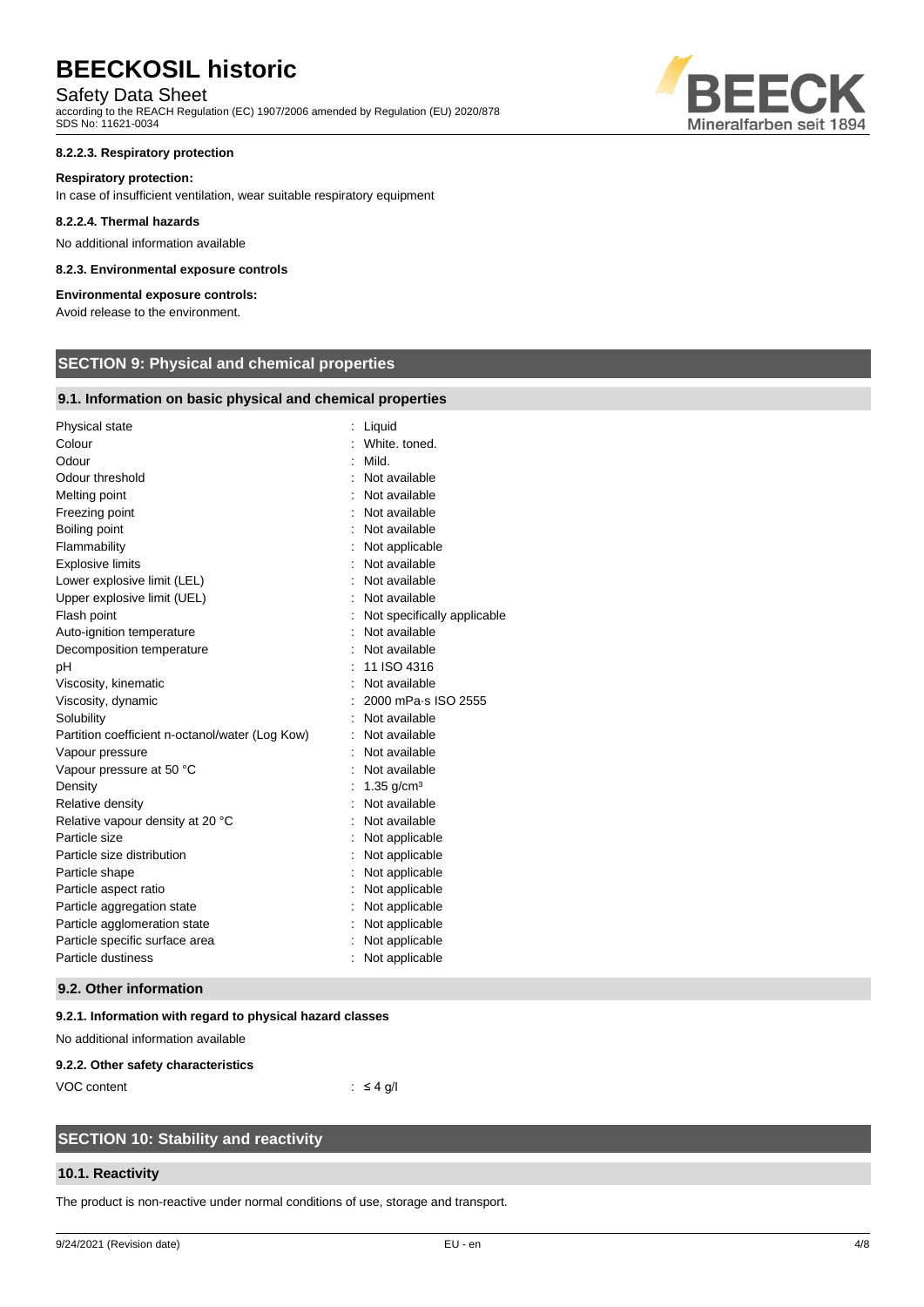# Safety Data Sheet

according to the REACH Regulation (EC) 1907/2006 amended by Regulation (EU) 2020/878 SDS No: 11621-0034



# **10.2. Chemical stability**

Stable under normal conditions.

#### **10.3. Possibility of hazardous reactions**

No dangerous reactions known under normal conditions of use.

### **10.4. Conditions to avoid**

None under recommended storage and handling conditions (see section 7).

#### **10.5. Incompatible materials**

No additional information available

### **10.6. Hazardous decomposition products**

Under normal conditions of storage and use, hazardous decomposition products should not be produced.

# **SECTION 11: Toxicological information**

# **11.1. Information on hazard classes as defined in Regulation (EC) No 1272/2008**

| Acute toxicity (oral)             | : Not classified |
|-----------------------------------|------------------|
| Acute toxicity (dermal)           | : Not classified |
| Acute toxicity (inhalation)       | : Not classified |
| Skin corrosion/irritation         | : Not classified |
|                                   | pH: 11 ISO 4316  |
| Serious eye damage/irritation     | : Not classified |
|                                   | pH: 11 ISO 4316  |
| Respiratory or skin sensitisation | : Not classified |
| Germ cell mutagenicity            | : Not classified |
| Carcinogenicity                   | : Not classified |
| Reproductive toxicity             | : Not classified |
| STOT-single exposure              | : Not classified |
| STOT-repeated exposure            | : Not classified |
| Aspiration hazard                 | : Not classified |
|                                   |                  |

# **11.2. Information on other hazards**

No additional information available

| <b>SECTION 12: Ecological information</b>                                                                                                        |                                                                                                                                                                    |
|--------------------------------------------------------------------------------------------------------------------------------------------------|--------------------------------------------------------------------------------------------------------------------------------------------------------------------|
| 12.1. Toxicity                                                                                                                                   |                                                                                                                                                                    |
| Ecology - general<br>Hazardous to the aquatic environment, short-term<br>(acute)<br>Hazardous to the aquatic environment, long-term<br>(chronic) | : The product is not considered harmful to aquatic organisms nor to cause long-term adverse<br>effects in the environment.<br>: Not classified<br>: Not classified |
| 12.2. Persistence and degradability                                                                                                              |                                                                                                                                                                    |
| No additional information available                                                                                                              |                                                                                                                                                                    |
| 12.3. Bioaccumulative potential                                                                                                                  |                                                                                                                                                                    |
| No additional information available                                                                                                              |                                                                                                                                                                    |
| 12.4. Mobility in soil                                                                                                                           |                                                                                                                                                                    |
| No additional information available                                                                                                              |                                                                                                                                                                    |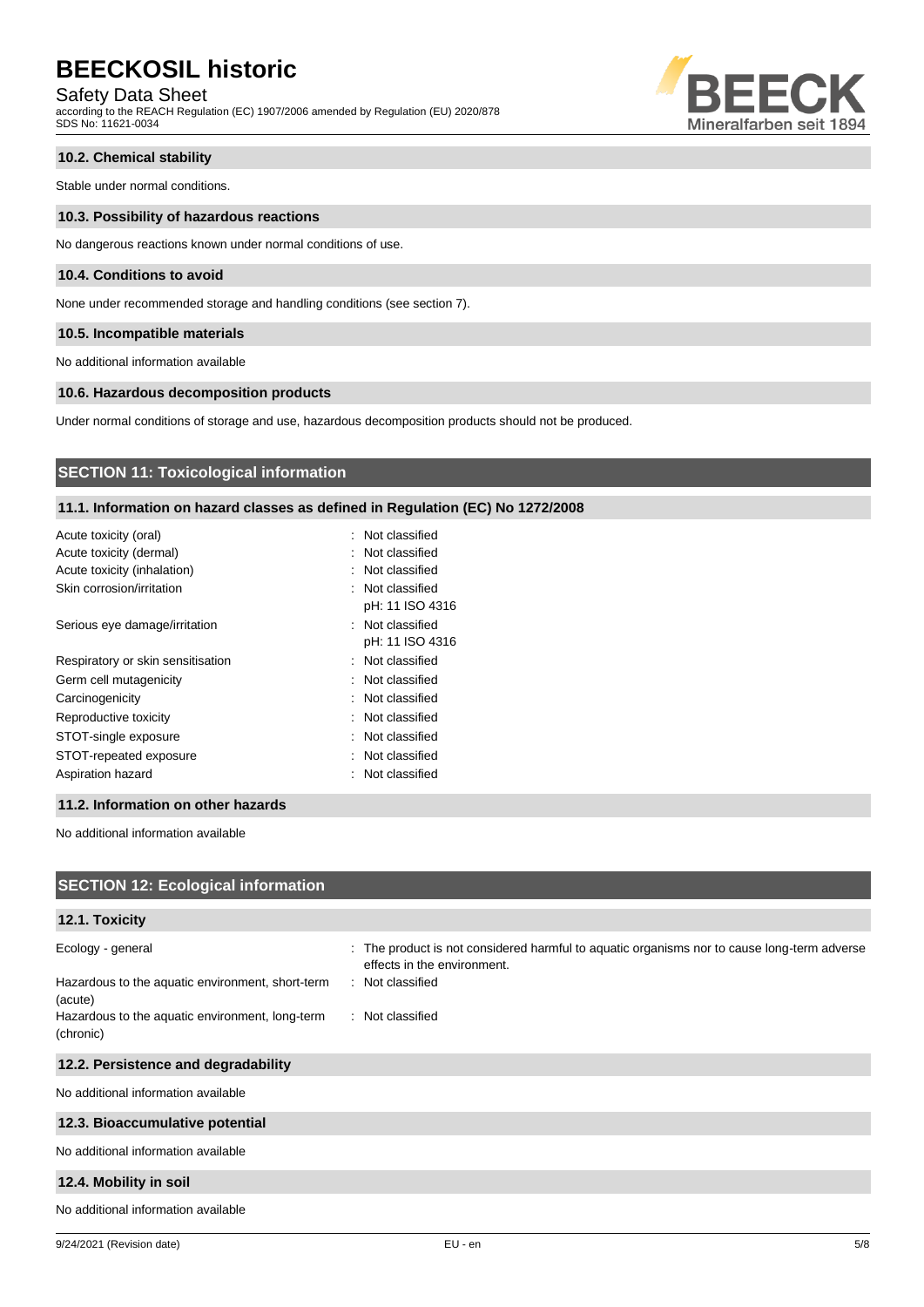# Safety Data Sheet

according to the REACH Regulation (EC) 1907/2006 amended by Regulation (EU) 2020/878 SDS No: 11621-0034



# **12.5. Results of PBT and vPvB assessment**

No additional information available

#### **12.6. Endocrine disrupting properties**

No additional information available

# **12.7. Other adverse effects**

No additional information available

# **SECTION 13: Disposal considerations**

# **13.1. Waste treatment methods**

Waste treatment methods : Dispose of contents/container in accordance with licensed collector's sorting instructions.

European List of Waste (LoW) code : 08 01 12 - waste paint and varnish other than those mentioned in 08 01 11

# **SECTION 14: Transport information**

# In accordance with ADR / IMDG / IATA / ADN / RID

| <b>ADR</b>                             | <b>IMDG</b>   | <b>IATA</b>   | <b>ADN</b>    | <b>RID</b>    |
|----------------------------------------|---------------|---------------|---------------|---------------|
| 14.1. UN number or ID number           |               |               |               |               |
| Not regulated                          | Not regulated | Not regulated | Not regulated | Not regulated |
| 14.2. UN proper shipping name          |               |               |               |               |
| Not regulated                          | Not regulated | Not regulated | Not regulated | Not regulated |
| 14.3. Transport hazard class(es)       |               |               |               |               |
| Not regulated                          | Not regulated | Not regulated | Not regulated | Not regulated |
| 14.4. Packing group                    |               |               |               |               |
| Not regulated                          | Not regulated | Not regulated | Not regulated | Not regulated |
| 14.5. Environmental hazards            |               |               |               |               |
| Not regulated                          | Not regulated | Not regulated | Not regulated | Not regulated |
| No supplementary information available |               |               |               |               |

### **14.6. Special precautions for user**

**Overland transport**

Not regulated

# **Transport by sea**

Not regulated

**Air transport**

Not regulated

#### **Inland waterway transport** Not regulated

**Rail transport**

Not regulated

# **14.7. Maritime transport in bulk according to IMO instruments**

Not applicable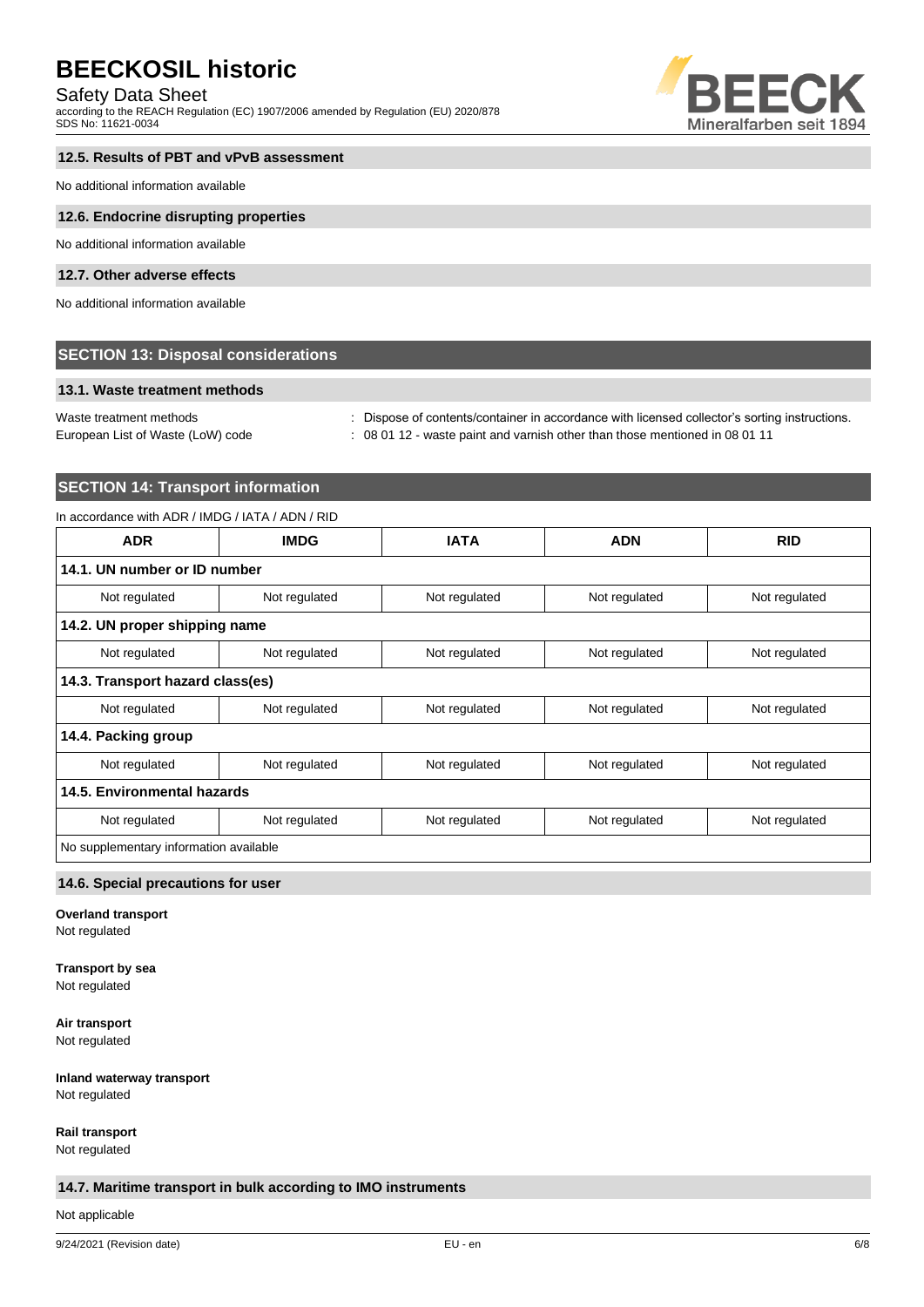Safety Data Sheet

according to the REACH Regulation (EC) 1907/2006 amended by Regulation (EU) 2020/878 SDS No: 11621-0034



# **SECTION 15: Regulatory information**

**15.1. Safety, health and environmental regulations/legislation specific for the substance or mixture**

# **15.1.1. EU-Regulations**

Contains no REACH substances with Annex XVII restrictions

Contains no substance on the REACH candidate list

Contains no REACH Annex XIV substances

Contains no substance subject to Regulation (EU) No 649/2012 of the European Parliament and of the Council of 4 July 2012 concerning the export and import of hazardous chemicals.

Contains no substance subject to Regulation (EU) No 2019/1021 of the European Parliament and of the Council of 20 June 2019 on persistent organic pollutants

Contains no substance subject to Regulation (EU) 2019/1148 of the European Parliament and of the Council of 20 June 2019 on the marketing and use of explosives precursors.

VOC content  $\qquad \qquad : \leq 4 \text{ g/l}$ 

### **15.1.2. National regulations**

No additional information available

### **15.2. Chemical safety assessment**

No chemical safety assessment has been carried out

# **SECTION 16: Other information**

| <b>Abbreviations and acronyms:</b> |                                                                                                 |  |
|------------------------------------|-------------------------------------------------------------------------------------------------|--|
| <b>ADN</b>                         | European Agreement concerning the International Carriage of Dangerous Goods by Inland Waterways |  |
| <b>ADR</b>                         | European Agreement concerning the International Carriage of Dangerous Goods by Road             |  |
| <b>ATE</b>                         | <b>Acute Toxicity Estimate</b>                                                                  |  |
| <b>BCF</b>                         | <b>Bioconcentration factor</b>                                                                  |  |
| <b>BLV</b>                         | Biological limit value                                                                          |  |
| <b>BOD</b>                         | Biochemical oxygen demand (BOD)                                                                 |  |
| COD                                | Chemical oxygen demand (COD)                                                                    |  |
| <b>DMEL</b>                        | Derived Minimal Effect level                                                                    |  |
| <b>DNEL</b>                        | Derived-No Effect Level                                                                         |  |
| EC-No.                             | European Community number                                                                       |  |
| <b>EC50</b>                        | Median effective concentration                                                                  |  |
| EN                                 | European Standard                                                                               |  |
| <b>IARC</b>                        | International Agency for Research on Cancer                                                     |  |
| <b>IATA</b>                        | International Air Transport Association                                                         |  |
| <b>IMDG</b>                        | International Maritime Dangerous Goods                                                          |  |
| <b>LC50</b>                        | Median lethal concentration                                                                     |  |
| LD50                               | Median lethal dose                                                                              |  |
| LOAEL                              | Lowest Observed Adverse Effect Level                                                            |  |
| <b>NOAEC</b>                       | No-Observed Adverse Effect Concentration                                                        |  |
| <b>NOAEL</b>                       | No-Observed Adverse Effect Level                                                                |  |
| <b>NOEC</b>                        | No-Observed Effect Concentration                                                                |  |
| <b>OECD</b>                        | Organisation for Economic Co-operation and Development                                          |  |